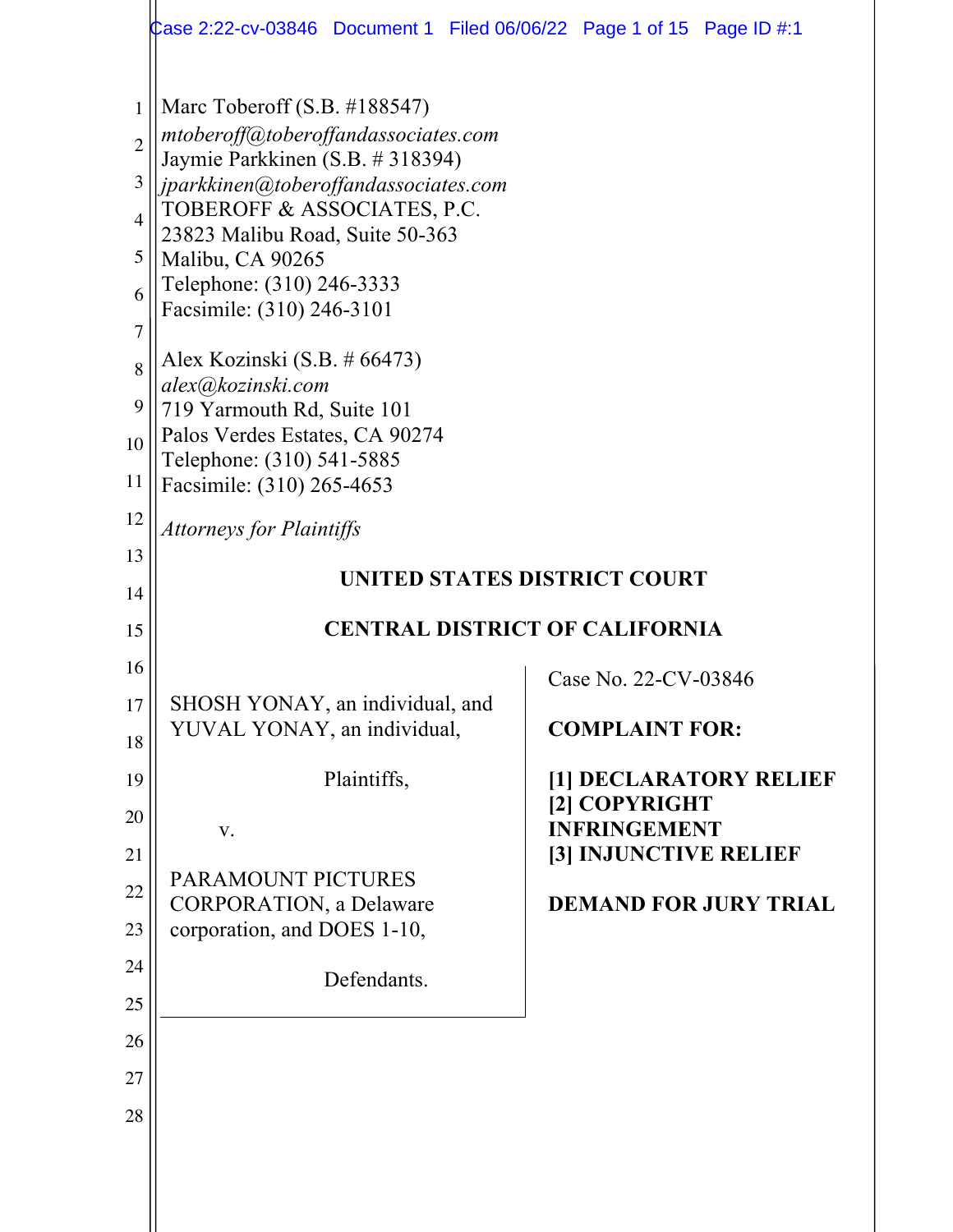1 2 3 4 Plaintiffs Shosh Yonay and Yuval Yonay (collectively, the "Yonays" or "Plaintiffs"), the heirs of writer Ehud Yonay (the "Author"), for their complaint against defendant Paramount Pictures Corporation ("Paramount"), allege as follows:

#### **NATURE OF THE ACTION**

5

6 7 8 9 1. Ehud Yonay is the author of the original 1983 story entitled "Top Guns," (the "Story") from which the 1986 motion picture "Top Gun" (the "1986 Film") and the recently released 2022 sequel motion picture "Top Gun: Maverick" (the "2022 Sequel") are derived.

10 11 12 13 2. The iconic 1986 Film all started with Paramount securing exclusive motion picture rights to Ehud Yonay's copyrighted Story immediately after its publication. In fact, the Author's Story was duly credited on the derivative 1986 Film, which is widely known to have been based on the Story.

14 15 16 17 18 3. On January 23, 2018, the Yonays properly availed themselves of their right to recover the copyright to the Story under the Copyright Act, 17 U.S.C. § 203(a), by sending Paramount a statutory notice of termination (the "Termination Notice") and thereafter filing it with the Copyright Office, effective January 24, 2020.

19 20 21 22 23 24 4. On January 24, 2020, the copyright to the Story thus reverted to the Yonays under the Copyright Act, but Paramount deliberately ignored this, thumbing its nose at the statute. This case arises out of Paramount's conscious failure to re-acquire the requisite film and ancillary rights to the Yonays' copyrighted Story prior to the completion and release of their derivative 2022 Sequel.

25 26 27 28 5. Paramount engaged in the willful conduct alleged herein, notwithstanding that it is a sophisticated multinational corporation whose core business is based upon the value and enforcement of copyrights and other intellectual property.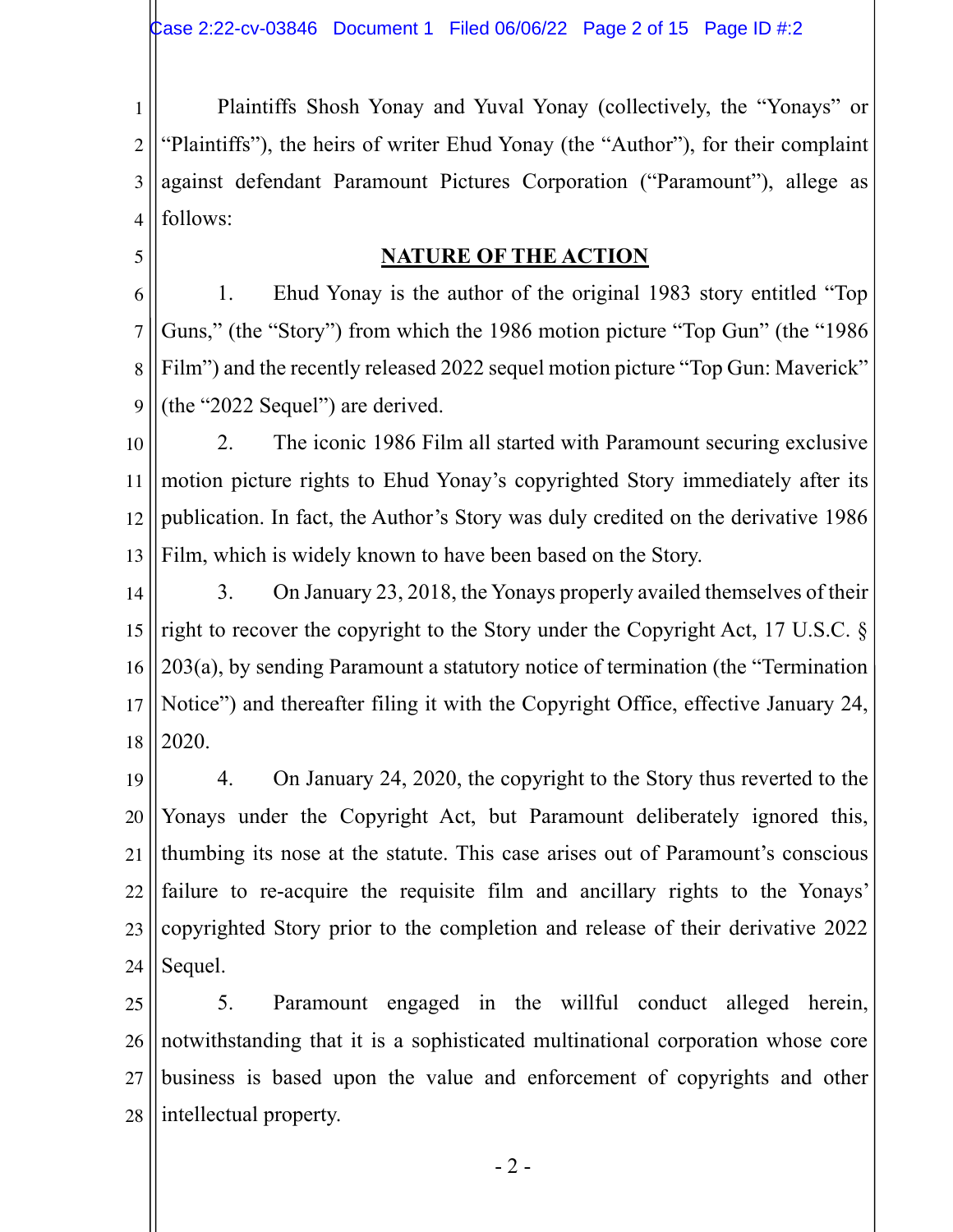- 3 - 1 2 3 4 5 6 7 8 9 10 11 12 13 14 15 16 17 18 19 20 21 22 23 24 25 26 27 28 **PARTIES** 6. Plaintiff Shosh Yonay is an individual and citizen of, and resides in, Israel. Shosh Yonay is the widow and heir of the Author. 7. Plaintiff Yuval Yonay is an individual and citizen of, and resides in, Israel. Yuval Yonay is the son and heir of the Author. 8. Upon information and belief, Defendant Paramount is a corporation organized and existing under the laws of the State of Delaware, which has its principal place of business in the County of Los Angeles, California. **JURISDICTION AND VENUE** 9. This is a civil action for copyright infringement and injunctive relief under the United States Copyright Act, 17 U.S.C. §§ 101 *et seq*. (hereinafter, "the Copyright Act") and for declaratory relief under the Declaratory Judgment Act, 18 U.S.C. § 2201. 10. This Court has original subject matter jurisdiction over the claims set forth in this complaint pursuant to the Copyright Act, 17 U.S.C. § 101 *et seq*., 28 U.S.C. §§ 1331, 1332, and 1338(a), and the Declaratory Judgment Act, 28 U.S.C. § 2201. 11. Upon information and belief, this Court has personal jurisdiction over Paramount because it has its principal place of business in the State of California and in this District, and because a substantial portion of the relevant acts complained of herein occurred in the State of California and in this District. 12. Upon information and belief, venue is proper in this Court pursuant to 28 U.S.C. § 1391(b)(1) because Paramount resides in this District, and pursuant to 28 U.S.C. § 1391(b)(2), because a substantial part of the events giving rise to this action occurred in this District. **STATUTORY BACKGROUND** 13. The U.S. Copyright Act of 1976, 17 U.S.C. § 101 *et seq*. (the "Copyright Act"), provides an author with the inalienable right to recapture the Case 2:22-cv-03846 Document 1 Filed 06/06/22 Page 3 of 15 Page ID  $\#3$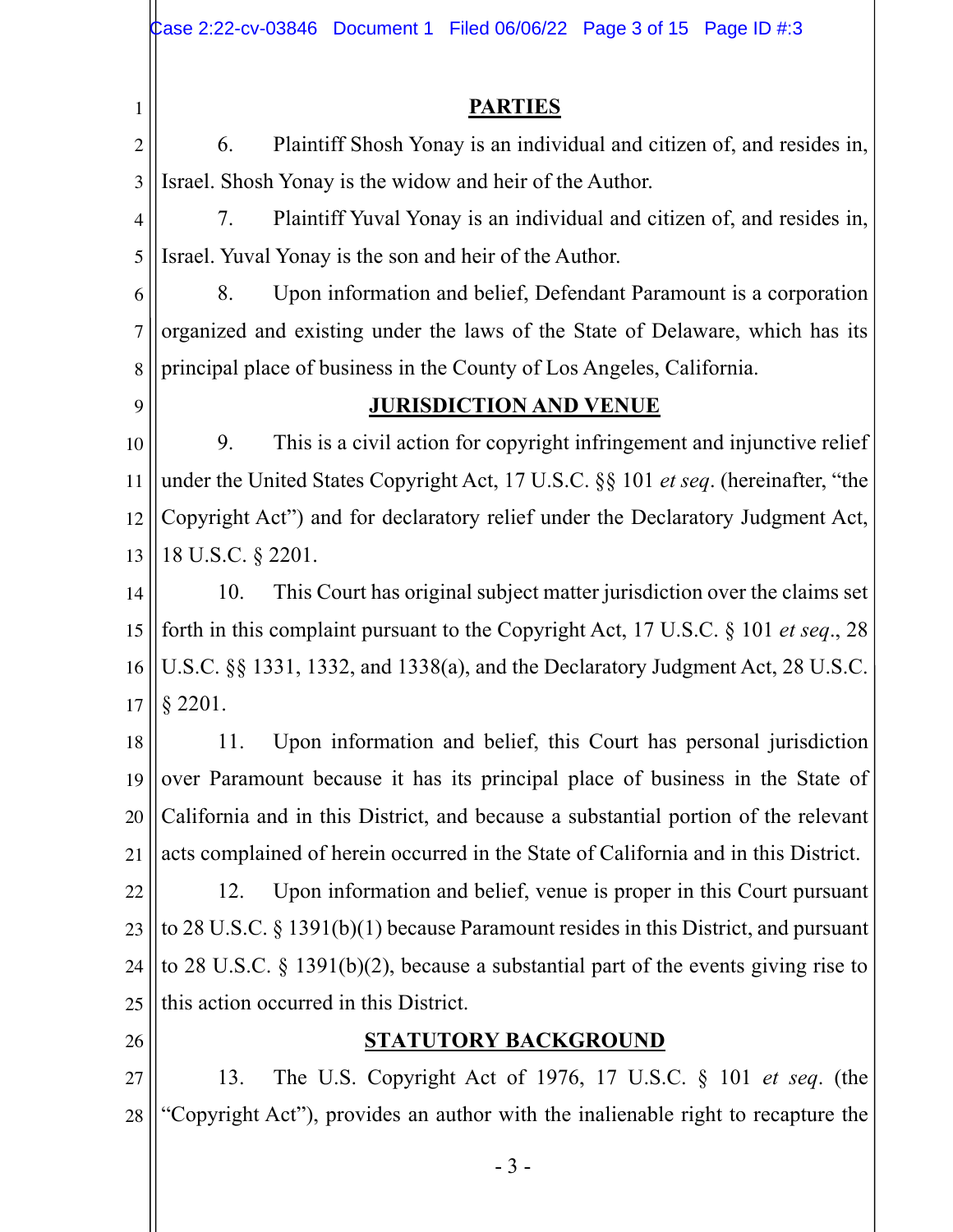1 2 3 4 5 copyright to the author's creative material, after a lengthy waiting period, by statutorily terminating without cause prior transfer(s) of such copyright. Termination is carried out by simply serving advance notice of termination on the original grantee or its successors and filing the notice with the U.S. Copyright Office, within delineated time windows. 17 U.S.C. § 203(a).

6 7 8 9 10 11 12 13 14. Section 203(a) provides for the termination of post-1977 transfers of rights under copyright by the author during a five (5) year period commencing thirty-five (35) years after the date the rights were transferred. *Id*. § 203(a)(3). The requisite notice of termination sets forth the "effective date" of termination, within the five-year termination "window," when the previously transferred rights under copyright will be recaptured by the author. Notice of termination may be served by the author at any time between ten (10), and two (2) years before the effective termination date. *Id*.  $\S 203(a)(4)(A)$ .

14 15 15. "Works for hire" are the sole exemption from the Copyright Act's termination provisions. *Id*. § 203(a).

16 17 18 19 20 21 16. The termination right is the most important authorial right provided by the Copyright Act, short of copyright itself. Congress was therefore very protective of the termination right and, to that end, enacted a number of provisions to prevent any waiver or encumbrance of the termination interest. For instance, "[t]ermination of the [prior copyright] grant may be effected notwithstanding any agreement to the contrary[.]" *Id*. § 203(a)(5).

22 23 24 25 17. Furthermore, "[h]armless errors in a [termination] notice that do not materially affect the adequacy of the information required to serve the purposes of . . . section [203(a)] of title 17, U.S.C. . . . shall not render the notice invalid." 37 CFR § 201.10(e)(1).

26 27 28 18. Congress anticipated that an author's exercise of his/her termination right would usually result in a new license by the author to the terminated grantee (such as Paramount). To that end, Congress provided "the original grantee" with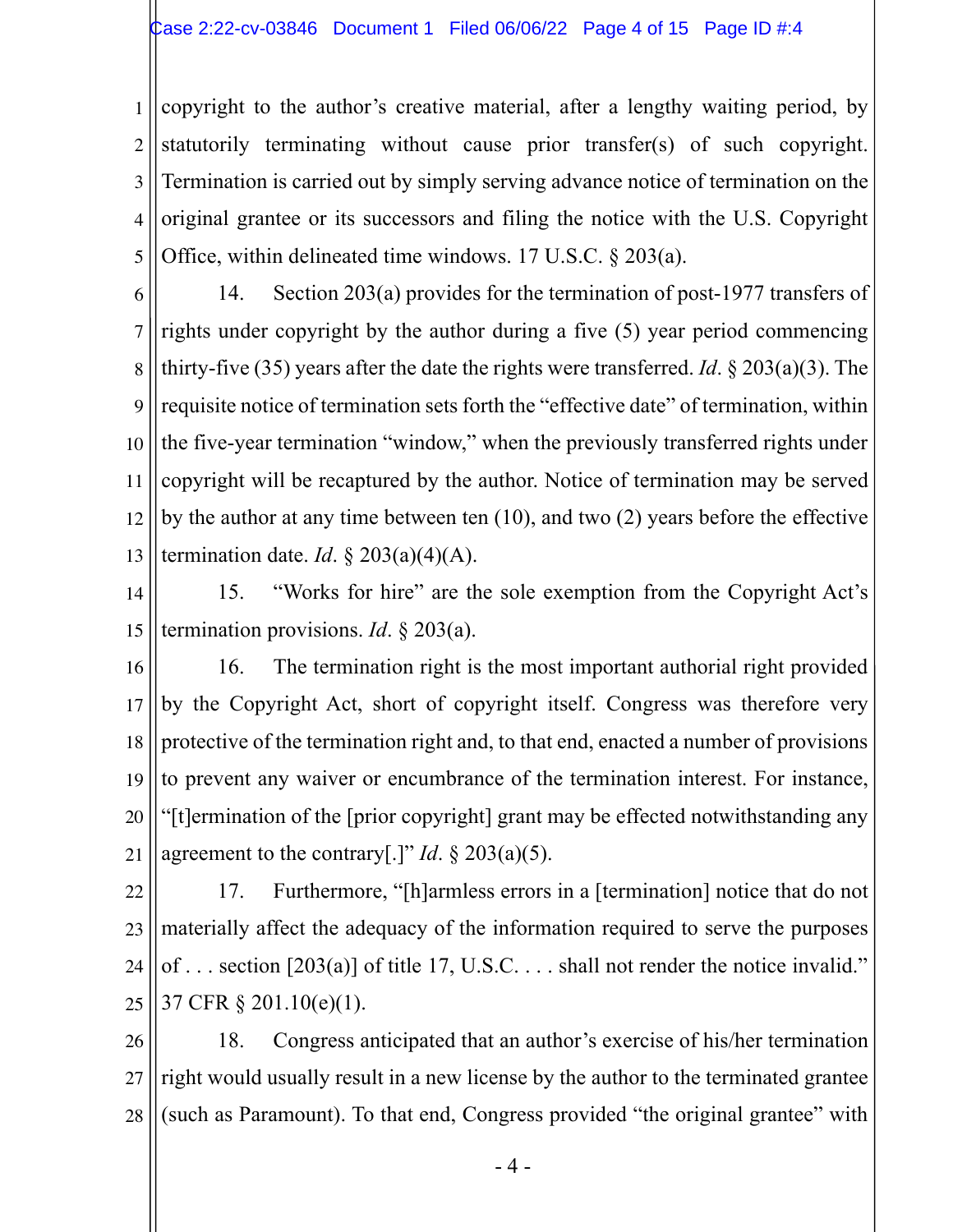1 2 3 4 the exclusive opportunity to re-license an author's recaptured copyright "after the notice or termination has been served," but before "the effective date of the termination." *Id*. § 203(b)(4). The termination provisions thus reflect a deliberate balance of competing interests.

5 6 7 8 9 10 19. Under the termination provisions, prior derivative works can continue to be distributed just as before. 17 U.S.C. § 203(b)(1). Thus, the Yonays' recovery of the U.S. copyright to the Story does not prevent Paramount or its licensees from continuing to exploit prior derivative works, including the 1986 Film; it just requires a new license for sequel films and other derivative works completed after the January 24, 2020 termination date.

11 12 13 14 15 16 17 18 20. In addition, because the Copyright Act has no extraterritorial application, foreign rights to the Story remain with Paramount such that, notwithstanding the Yonays' Termination Notice, Paramount would always continue to benefit from "Top Gun." After the January 24, 2020 termination date, a new U.S. license from the Yonays to Paramount of the underlying Story would simply enable them to fairly participate with others in the proven market value and financial rewards of the Author's creation, just as Congress intended. H.R. Rep. No. 94-1476, at 124 (1976).

19

#### **FACTS COMMON TO ALL CLAIMS FOR RELIEF**

20

#### The Chain of Title

21 22 23 21. Ehud Yonay's Story was originally published on April 21, 1983 in the May 1983 issue of *California* magazine and was registered in the U.S. Copyright Office on October 3, 1983 (Reg. No. TX0001213463).

24 25 26 27 28 22. The magazine was not well known, and the subject of the Story–a naval training base–was rather dry. In contrast, however, the Author's copyrighted Story was written in a remarkably vivid and cinematic fashion, with references to Hollywood stars and epic films such as "From Here to Eternity." Rather than focusing merely on the dry historical details of the training school, the Story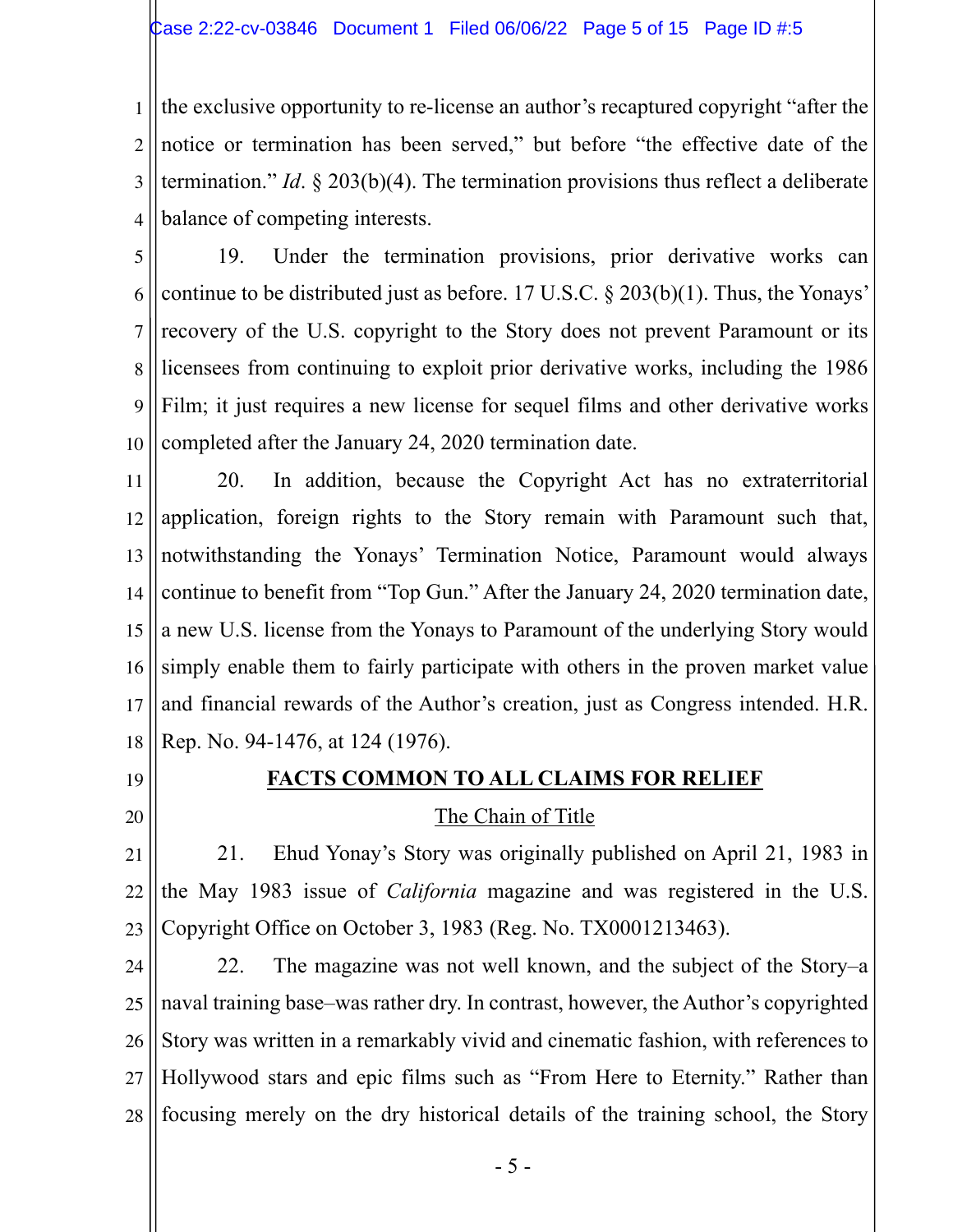1 2 3 4 5 6 7 8 9 10 11 focuses on the pilots (the "Top Guns") and their personal experiences, singling out two in particular, a hotshot pilot ("Yogi") and his radio intercept officer ("Possum"), as they are hammered into a team. It skillfully selects accounts of the pilots' personal lives and precise details of their "hops" (flight maneuvers) to construct a romanticized, first-hand experience of what it is like to be a member of an elite Navy fighter squadron. Indeed, the literary and cinematic way the Story humanized and energized its subject was so compelling that Paramount immediately sought to lock up exclusive film rights from its Author. The resulting films, which faithfully translate this vision and narrative to the screen, have given audiences worldwide a close-up look at the lives of U.S. Navy fighter pilots, as curated by Ehud Yonay's compelling Story.

12 13 14 23. Within weeks of the Story's publication, Paramount secured from Ehud Yonay an exclusive "Assignment of Rights" dated May 18, 1983, of motion picture and allied rights in the Story (the "Grant").

15 16 17 18 24. There is no doubt that the copyrighted Story was the clear genesis of Paramount's 1986 mega-hit film, "Top Gun." But for the Author's literary efforts and evocative prose and narrative, Paramount's beloved film franchise would not exist.

19 20 21 22 25. On January 23, 2018, the Yonays properly availed themselves of their termination rights under the Copyright Act, 17 U.S.C. § 203(a), by sending Paramount a statutory notice of termination, terminating the Grant of the Author's rights under U.S. copyright in the Story, effective January 24, 2020.

23 24 25 26 26. The Termination Notice, recorded with the U.S. Copyright Office on January 29, 2018 (Doc. No. V9949D433), fully complied with Section 203(a) of the Copyright Act and the regulations promulgated thereunder by the Register of Copyrights, 37 C.F.R. § 201.10.

27 28 27. Therefore, as of January 24, 2020, the Yonays are the sole owners of the U.S. copyright in the Story.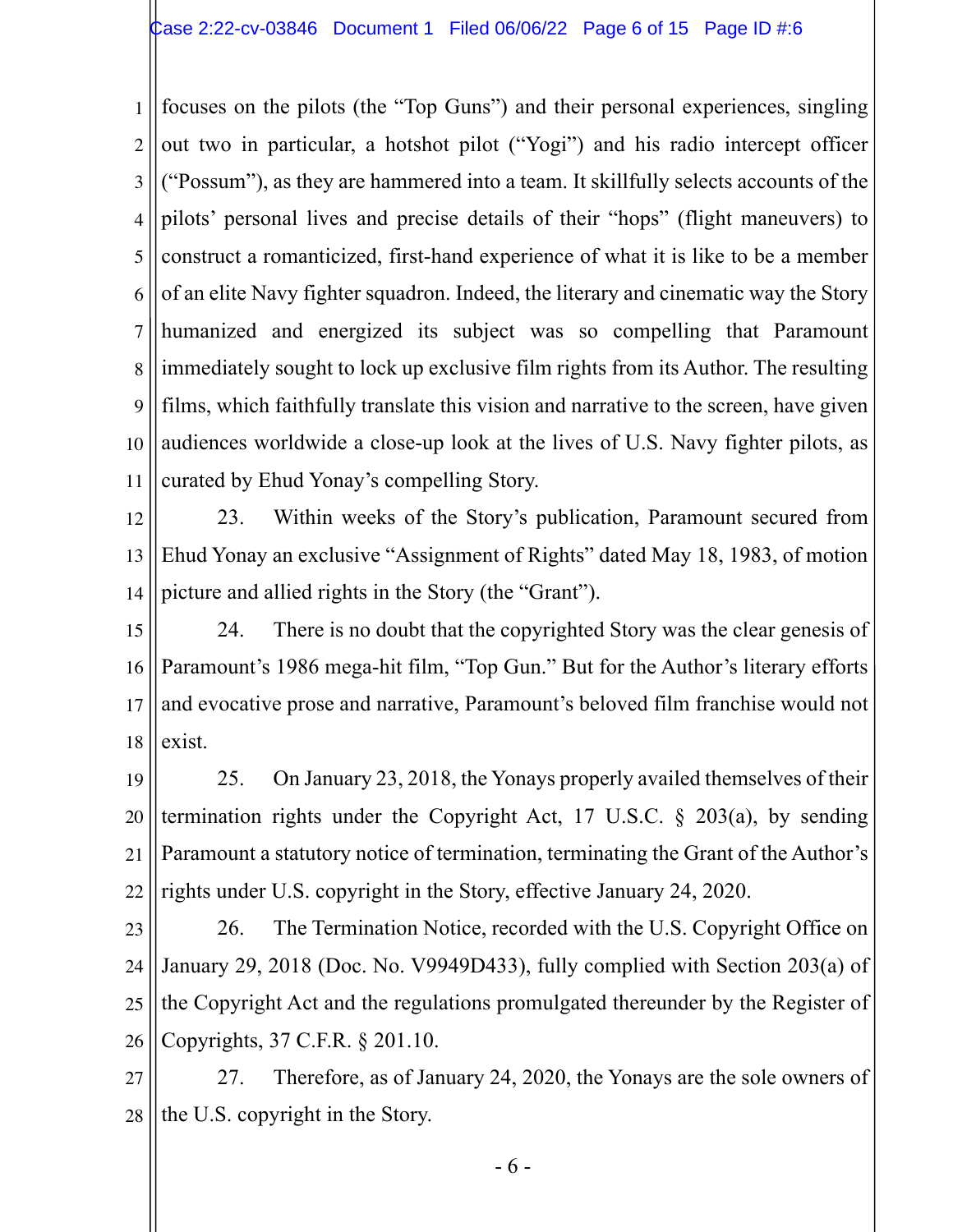1

# The 2022 Sequel is Derived from the Story

2 3 4 5 28. Ehud Yonay's Story told the story of the Navy Fighter Weapons School training program as personified by the Author through the eyes of two lieutenants in the course, a hotshot pilot ("Yogi") and his friend and second in the two-man cockpit ("Possum").

6 7 8 9 10 29. In the Story, the Author brought to life what could have easily been a barren subject of facts and figures by painting the Naval Air Station as a place of death-defying competition, comradery, romanticism, and 1950s post-war nostalgia. The Author's incredibly vivid imagery strapped readers in to the cockpit of a fighter jet long before the days of GoPro cameras and smartphones.

11 12 13 14 30. In fact, Ehud Yonay's colorful telling of the Navy training program was so exhilarating and cinematic that it compelled Paramount to immediately seek him out and secure the exclusive rights to produce films based on his Story, mere weeks after its publication.

15 16 17 18 31. The resulting 1986 Film, produced by Jerry Bruckheimer and its screenplay written by Jim Cash and Jack Epps, Jr., was derived from the Story. Indeed, the 1986 Film specifically credits Ehud Yonay for his Story. It is also well accepted that "Top Gun" was based on the Story.

19 20 21 32. It naturally follows that the 2022 Sequel to the 1986 Film, again produced by Bruckheimer and on which Cash and Epps again received writing credit, is derived from Ehud Yonay's Story.

22 23 24 33. A review of the 2022 Sequel, like the 1986 Film, reveals key elements that are substantially similar to those in the Story, as set forth in Exhibit 1 to this complaint, and incorporated by reference herein.

25

Paramount's Exploitation of the 2022 Sequel Infringes the Story

26 27 28 34. Despite the 2022 Sequel clearly having derived from the Story, Paramount consciously failed to secure a new license of film and ancillary rights in the copyrighted Story following the Yonays' recovery of their U.S. copyright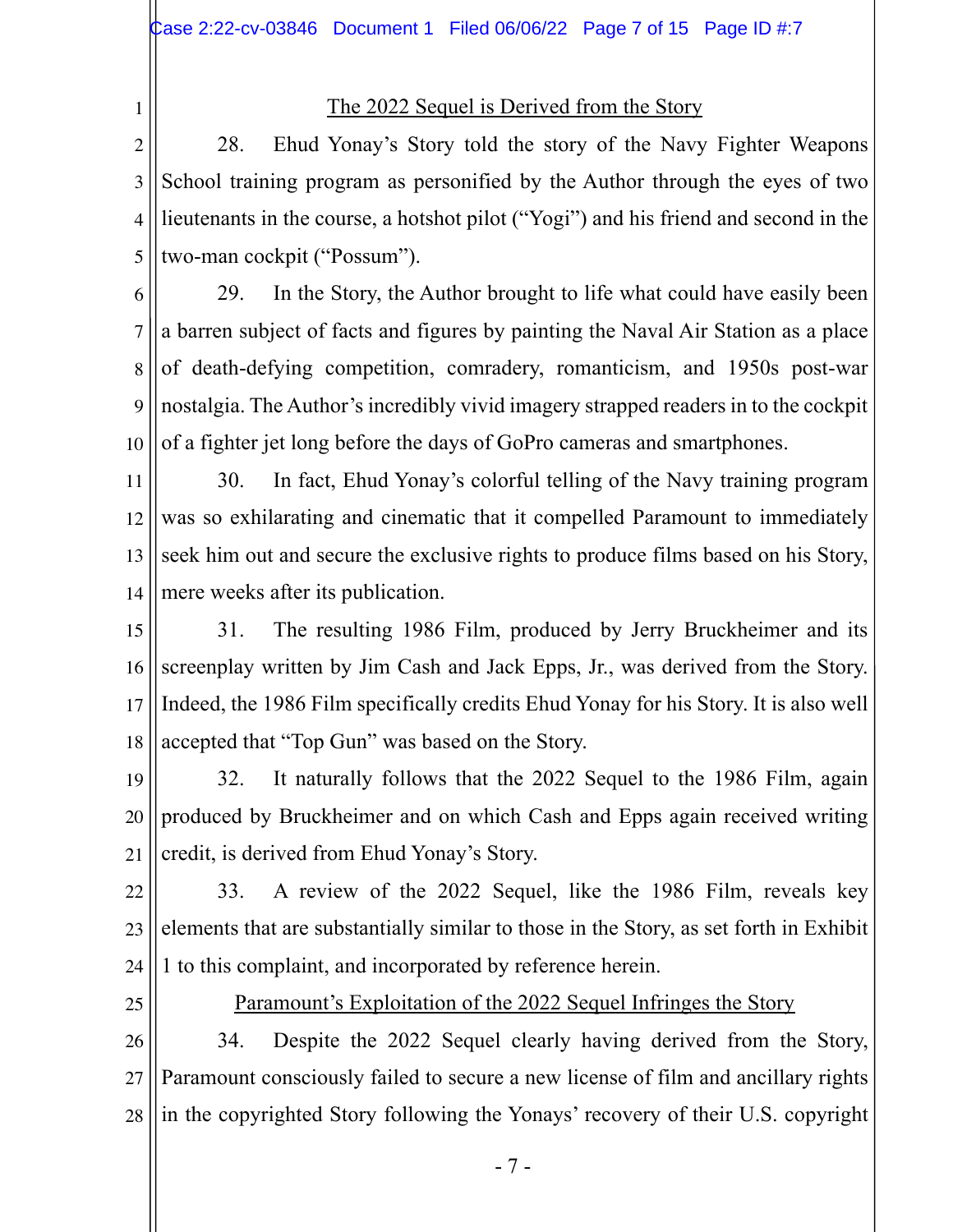1 on January 24, 2020.

2 3 4 5 6 7 35. Plaintiffs are informed and believe and based thereon allege that the 2022 Sequel was not completed until May 8, 2021, more than one year *after* Paramount's Grant had been statutorily terminated. The 2022 Sequel therefore, unlike the 1986 Film, does not qualify for the "prior derivative works exception" to statutory termination, 17 U.S.C. § 203(b)(1), and thus infringes the copyright owned by the Yonays.

8 9 10 36. Plaintiffs are informed and believe and based thereon allege that Paramount was and is involved in the financing, production, and distribution of the 2022 Sequel in the United States and is the film's purported copyright holder.

11 12 13 14 15 16 37. Without a newly secured license, Paramount's exploitation of the 2022 Sequel in the United States constitutes ongoing intentional infringement of the Yonays' copyright, including without limitation, their exclusive right to "prepare derivative works based upon the copyrighted [W]ork," 17 U.S.C. § 106(2), which Paramount had owned pursuant to the Grant, but lost on January 24, 2020, and willfully proceeded to exploit nonetheless.

17 18 19 20 21 22 23 24 25 38. Paramount was placed on clear notice of these issues on January 23, 2018 when the Yonays served Paramount with their statutory Notice of Termination, effective January 24, 2020. On May 11, 2022, the Yonays sent Paramount a cease-and-desist letter regarding the 2022 Sequel. On May 13, 2022, Paramount responded in total denial of the fact that its 2022 Sequel was obviously derivative of the Story. Paramount additionally argued that the 2022 Sequel was "sufficiently completed" by January 24, 2020 (the effective termination date) in a disingenuous attempt to bootstrap the 2022 Sequel into the "prior derivative works" exception to termination,  $17 \text{ U.S.C.} \$   $203(b)(1)$ .

26 27 28 39. Plaintiffs are informed and believe by Paramount's conduct, and based thereon allege that Paramount will continue to prepare, produce, copy, distribute, exploit, and/or authorize others to prepare, produce, copy, distribute, or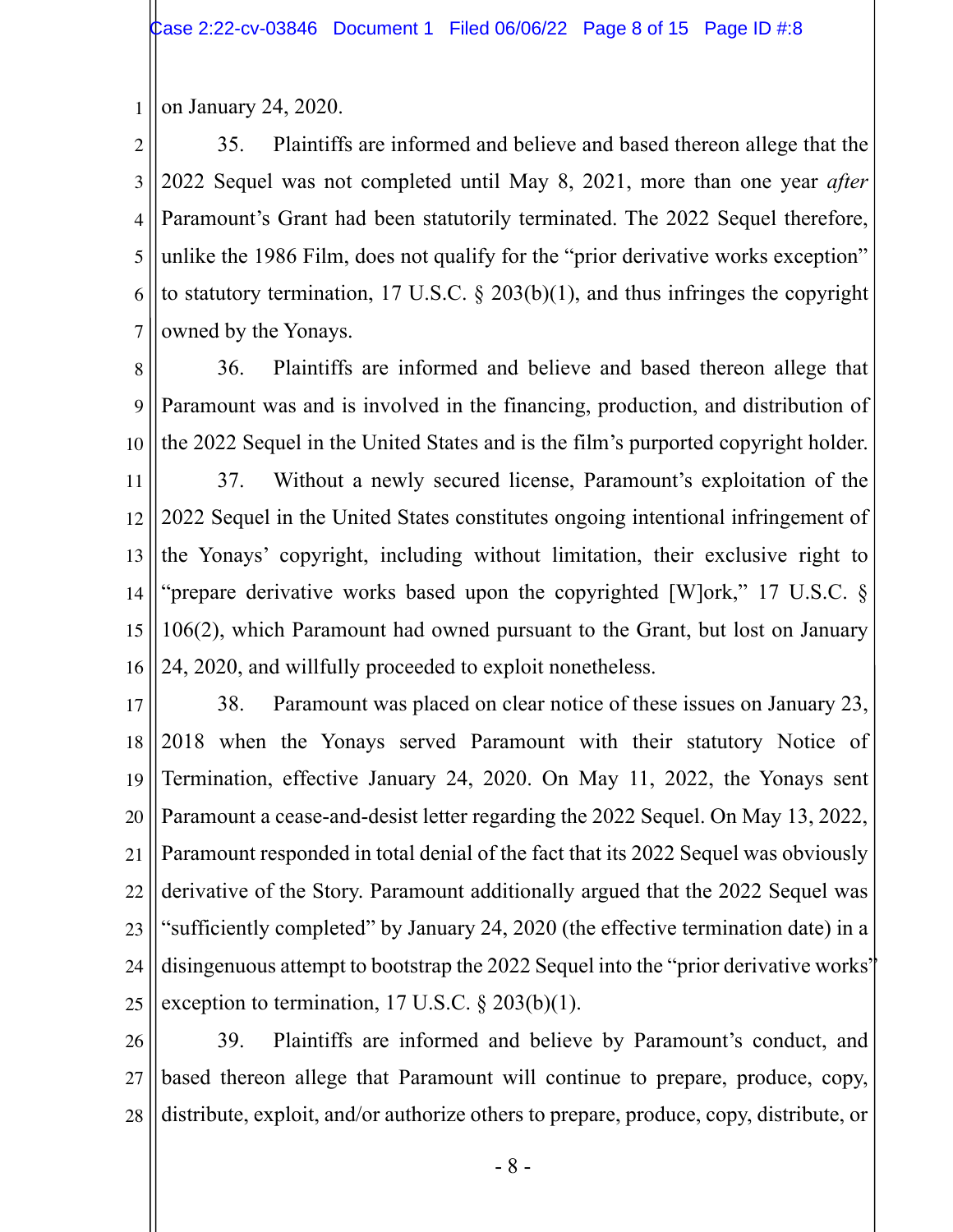1 2 exploit the infringing 2022 Sequel and other derivative works which copy and exploit the Story in violation of the Copyright Act.

3 4 5 40. As a direct and proximate result of Paramount's actions, the Yonays will suffer imminent and irreparable harm, much of which cannot be reasonably or adequately measured or compensated in damages.

6

# **COUNT I: DECLARATORY RELIEF**

7 8 41. Plaintiffs re-allege and incorporate by reference paragraphs 1 through 40 inclusive, as though fully set forth herein.

9 10 11 12 13 42. By reason of the foregoing facts, an actual and justiciable controversy has arisen and now exists between the Yonays and Paramount regarding whether Paramount continued after January 24, 2020 to have the rights to produce and exploit the 2022 Sequel and other derivative works based in whole or in part on the Story and the 1986 Film, derived from the Story.

14 15 43. As of January 24, 2020, the Yonays own all rights in and to an enforceable copyright to the Author's original Story.

16 17 18 44. The Yonays contend and Paramount denies that the 2022 Sequel does not qualify for the "prior derivative works exception" under 17 U.S.C. §203(b)(1) because it was not completed until long after January 24, 2020.

19 20 45. The Yonays contend and Paramount denies that the 2022 Sequel, like the 1986 Film, is derived from the Author's Story.

21 22 46. The Yonays contend and Paramount denies that, but for the Story, the 1986 Film and 2022 Sequel would not exist.

23 24 47. The Yonays therefore desire a judicial determination that the 2022 Sequel is derivative of Ehud Yonay's Story.

25 26 27 28 48. The Yonays further desire a judicial determination that Paramount does not have any rights to make, exploit, or distribute the 2022 Sequel or any other derivative work based in whole or in part on the Story, and/or the 1986 Film (as derived from the Story), in the United States.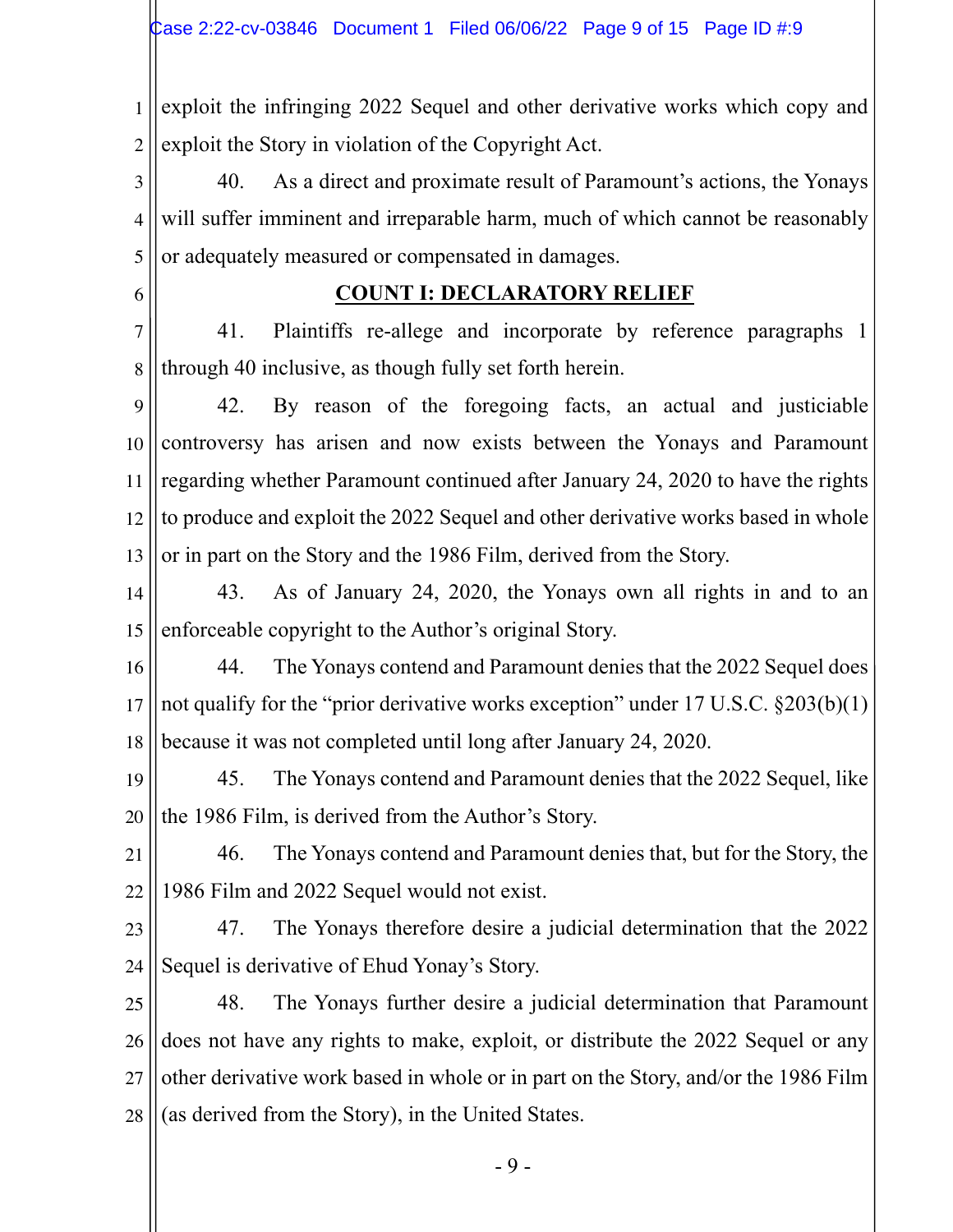1 2 3 4 49. A declaration of the Court is necessary and appropriate pursuant to the Declaratory Judgment Act, 28 U.S.C. §§ 2201 *et seq*., so that the Yonays may ascertain their rights with respect to the 2022 Sequel and any future derivative works based in whole or in part on the Story, and/or the 1986 Film.

5

### **COUNT II: COPYRIGHT INFRINGEMENT**

6 7 50. Plaintiffs re-allege and incorporate by reference paragraphs 1 through 49 inclusive, as though fully set forth herein.

8 9 51. The Story is a wholly original Story and copyrightable subject matter under the laws of the United States.

10 11 12 52. The Story was originally published on April 21, 1983 and was registered in the U.S. Copyright Office on October 3, 1983 under registration number TX0001213463.

13 14 15 16 53. By its exploitation and release of the 2022 Sequel, a motion picture plainly derived from the Story, Paramount knowingly and willfully infringed, and will continue to infringe, the Yonays' copyright and rights under copyright in the Story.

17 18 54. Each infringement by Paramount and/or other parties of the Story constitutes a separate and distinct act of infringement.

19 20 21 22 55. The Yonays sent an email and certified letter to Paramount on May 11, 2022 placing Paramount on notice of its infringement, yet Paramount continues to infringe the Yonays'rights under copyright in willful disregard of and indifference to the Yonays' rights.

23 24 25 26 27 28 56. As a direct and proximate result of Paramount's copyright infringement, the Yonays have suffered and will continue to suffer severe injuries and harm, much of which cannot be reasonably or adequately measured or compensated in money damages if such wrongful conduct is allowed to continue unabated. The ongoing harm this wrongful conduct will continue to cause the Yonays is both imminent and irreparable. The Yonays' injuries and damages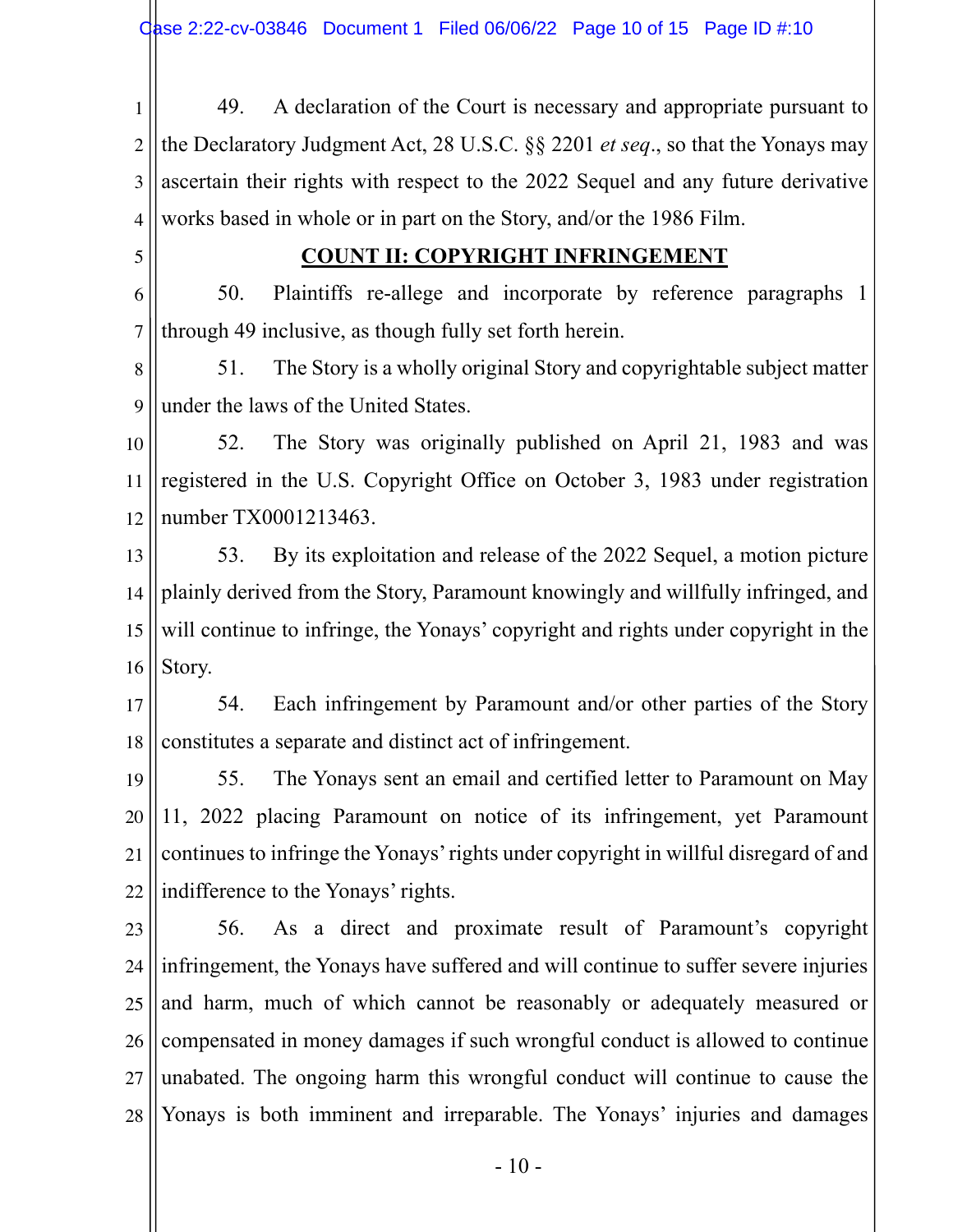1 2 3 include, without limitation, repeated infringement of their copyright and interests, diminution of the value of their copyright and interests, loss of customers, dilution of goodwill, and injury to their business reputation.

4 5 6 7 57. Pursuant to 17 U.S.C. § 502, the Yonays are entitled to a preliminary injunction, during the pendency of this action, and to a permanent injunction, enjoining Paramount, its officers, agents and employees, and all persons acting in concert with it, from engaging in such further violations of the Copyright Act.

8 9 10 11 12 58. The Yonays are further entitled to recover from Paramount the damages, including pre-judgment interest, they sustained and will sustain, and any income, gains, profits, and advantages obtained by Paramount as a result of its wrongful acts alleged hereinabove, in an amount which cannot yet be fully ascertained, but which shall be assessed at the time of trial.

13 14 15 59. Alternatively, the Yonays are entitled to the maximum statutory damages recoverable, or for such other amounts as may be proper, pursuant to 17 U.S.C. § 504.

16 17 60. The Yonays are further entitled to their attorneys' fees and full costs pursuant to 17 U.S.C. § 505.

18

### **COUNT III: INJUNCTIVE RELIEF**

19 20 61. Plaintiffs re-allege and incorporate by reference paragraphs 1 through 60 inclusive, as though fully set forth herein.

21 22 62. Unless enjoined and restrained by order of the Court, Paramount's conduct will infringe the Yonays' copyright and interests.

23 24 25 26 27 28 63. By reason of Paramount's ongoing or imminent copyright infringement and Paramount's unfair trade practices and unfair competition against the Yonays, the Yonays have sustained and, unless and until Paramount is enjoined, will continue to sustain substantial imminent and irreparable injury, loss and damage, including repeated infringement of their copyright and interests, diminution of the value of their copyright and interests, loss of customers, dilution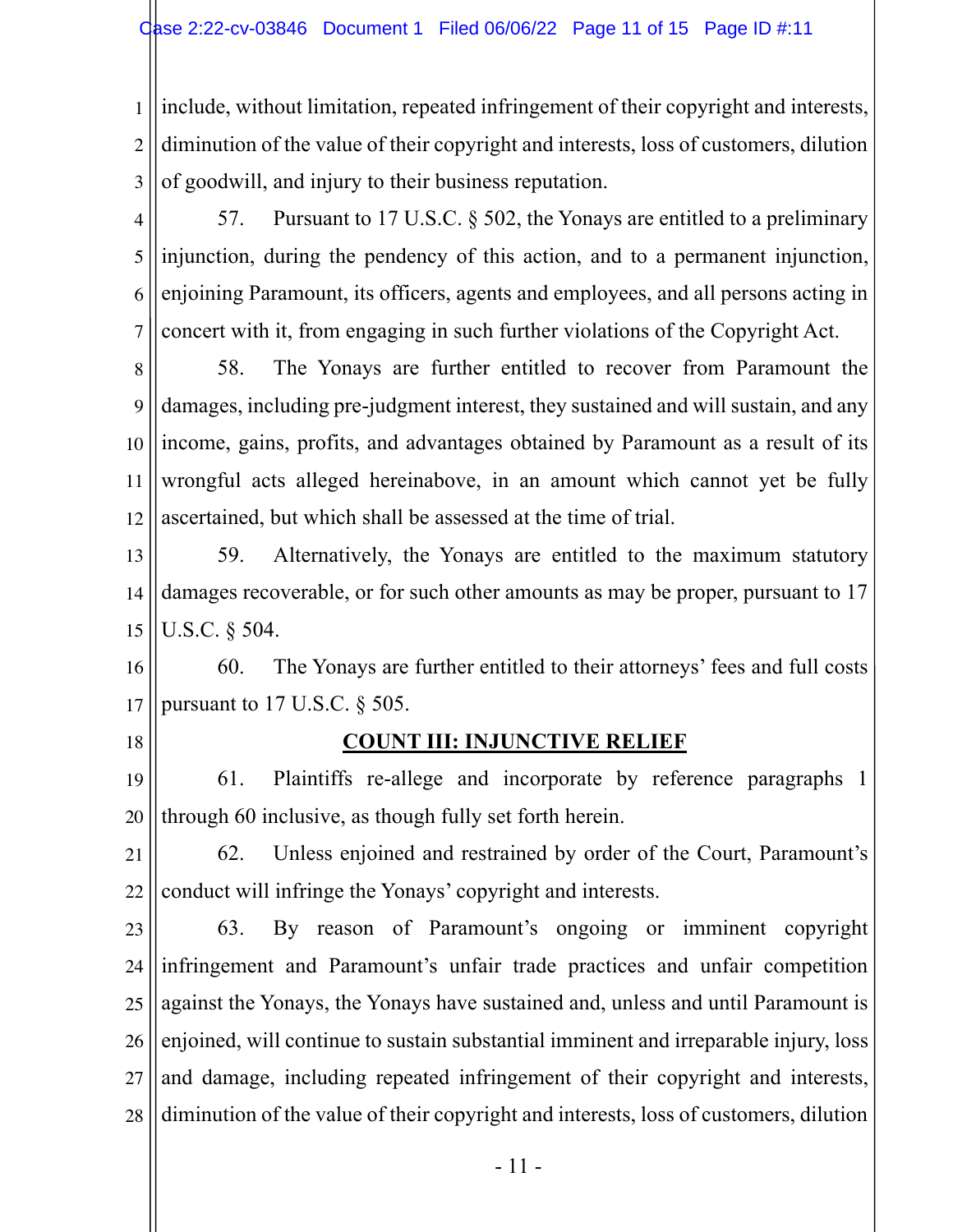1 of goodwill, and injury to their business reputation.

2 3 4 5 64. The Yonays have no adequate remedy at law for many of their injuries in that such injuries cannot be reasonably, adequately, or precisely measured or compensated in damages if such wrongful conduct is not restrained and is allowed to continue unabated.

6 7 8 9 10 11 65. The Yonays are entitled to a preliminary injunction during the pendency of this action and a permanent injunction ordering that Paramount, its agents, employees, licensees and assigns be enjoined from producing, reproducing, distributing and exploiting or authorizing the production, reproduction, distribution or exploitation of the 2022 Sequel and ancillary products based thereon, derived from the Story.

12

# **PRAYER FOR RELIEF**

13 14 WHEREFORE, the Yonays pray for judgment against Paramount as follows:

15

# ON THE FIRST CLAIM FOR RELIEF

16 17 1. For a declaration that the 2022 Sequel is derivative of Ehud Yonay's Story;

18 19 20 21 2. For a declaration that, as of January 24, 2020, Paramount does not have and did not have any rights to make, develop, produce, or distribute the 2022 Sequel or any other derivative work based in whole or in part on the Story and/or the 1986 Film (as derived from the Story); and

22 23 24 25 26 3. For an order preliminarily during the pendency of this action and thereafter, permanently, enjoining Paramount, its officers, agents, employees, licensees and assigns, and all persons acting in concert with it, from developing, producing, or distributing the 2022 Sequel and any other derivative work based in whole or in part on the Story and/or the 1986 Film.

27 / / /

28 / / /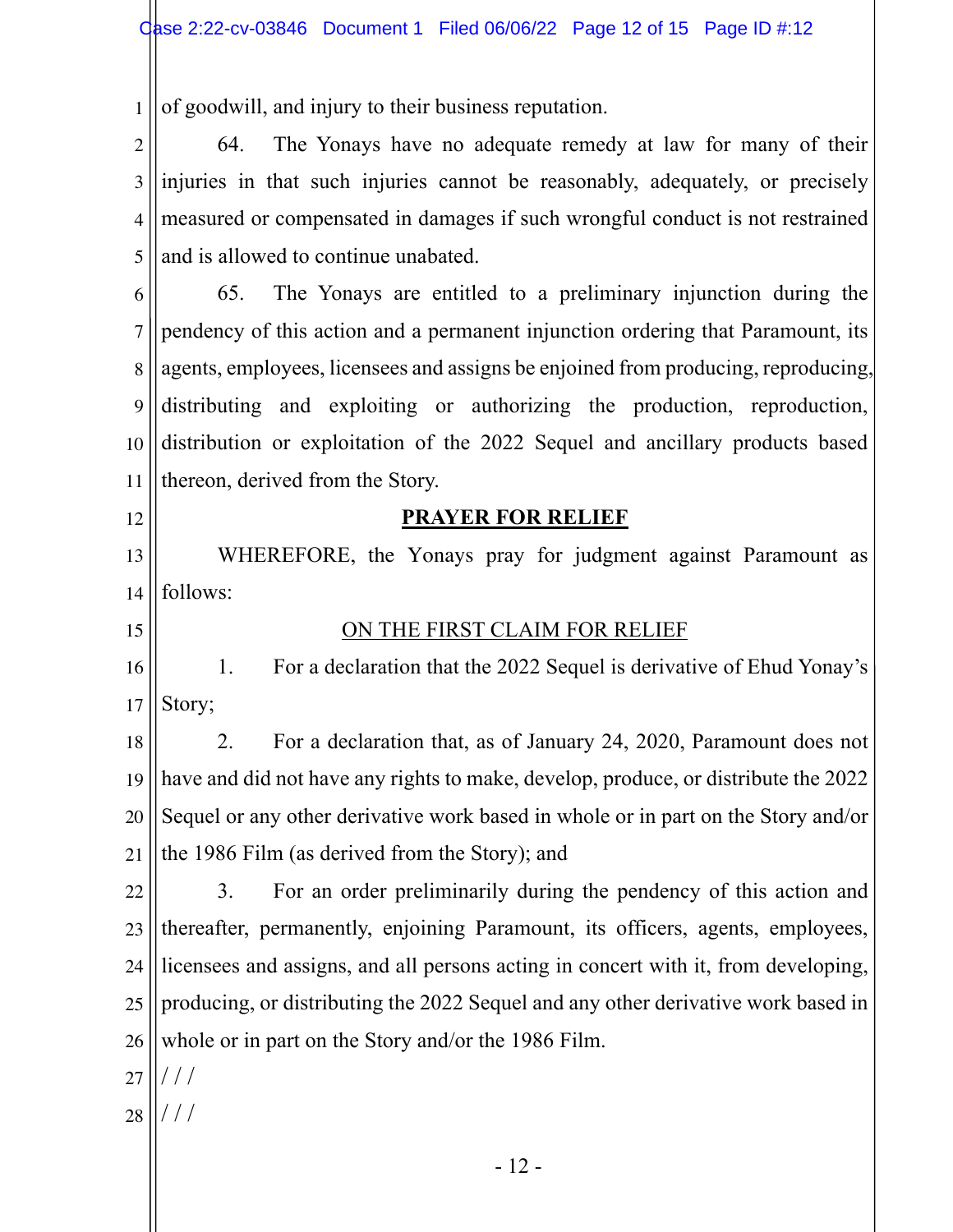1

# ON THE SECOND CLAIM FOR RELIEF

2 3 4 5 6 7 8 9 4. For an order preliminarily during the pendency of this action and thereafter, permanently, (i) enjoining Paramount, its officers, agents, employees, licensees and assigns, and all persons acting in concert with it, from infringing the copyright in the Story, in any manner, and (ii) enjoining Paramount, its officers, agents, employees, licensees and assigns, and all persons acting in concert with it, from engaging in or authorizing the production, reproduction, distribution, display and/or exploitation of the infringing 2022 Sequel and ancillary products based thereon, derived from the Story, without a new license from the Yonays;

10 11 5. For compensatory and consequential damages, according to proof in an amount determined at trial, together with interest thereon as provided by law;

12 13 14 15 6. For an accounting and restitution to the Yonays of all gains, profits and advantages Paramount has derived from its production, distribution, display and exploitation of the infringing 2022 Sequel, ancillary exploitations based thereon, and from its copyright infringement of the Story;

16 17 18 7. In the alternative to actual damages, for statutory damages pursuant to 17 U.S.C. §504(c), which election the Yonays shall make prior to the rendering of final judgment herein; and

19 20 21 8. For such other and further relief and remedies available under the Copyright Act, 17 U.S.C. §§ 101 *et seq*., which the Court may deem just and proper.

22

### ON ALL CLAIMS FOR RELIEF

23

9. For the Yonays' costs of suit;

24 25 10. For interest at the highest lawful rate on all sums awarded the Yonays other than punitive damages;

26 11. For reasonable attorneys' fees; and

27 28 12. For such other and further relief as the Court deems just and appropriate.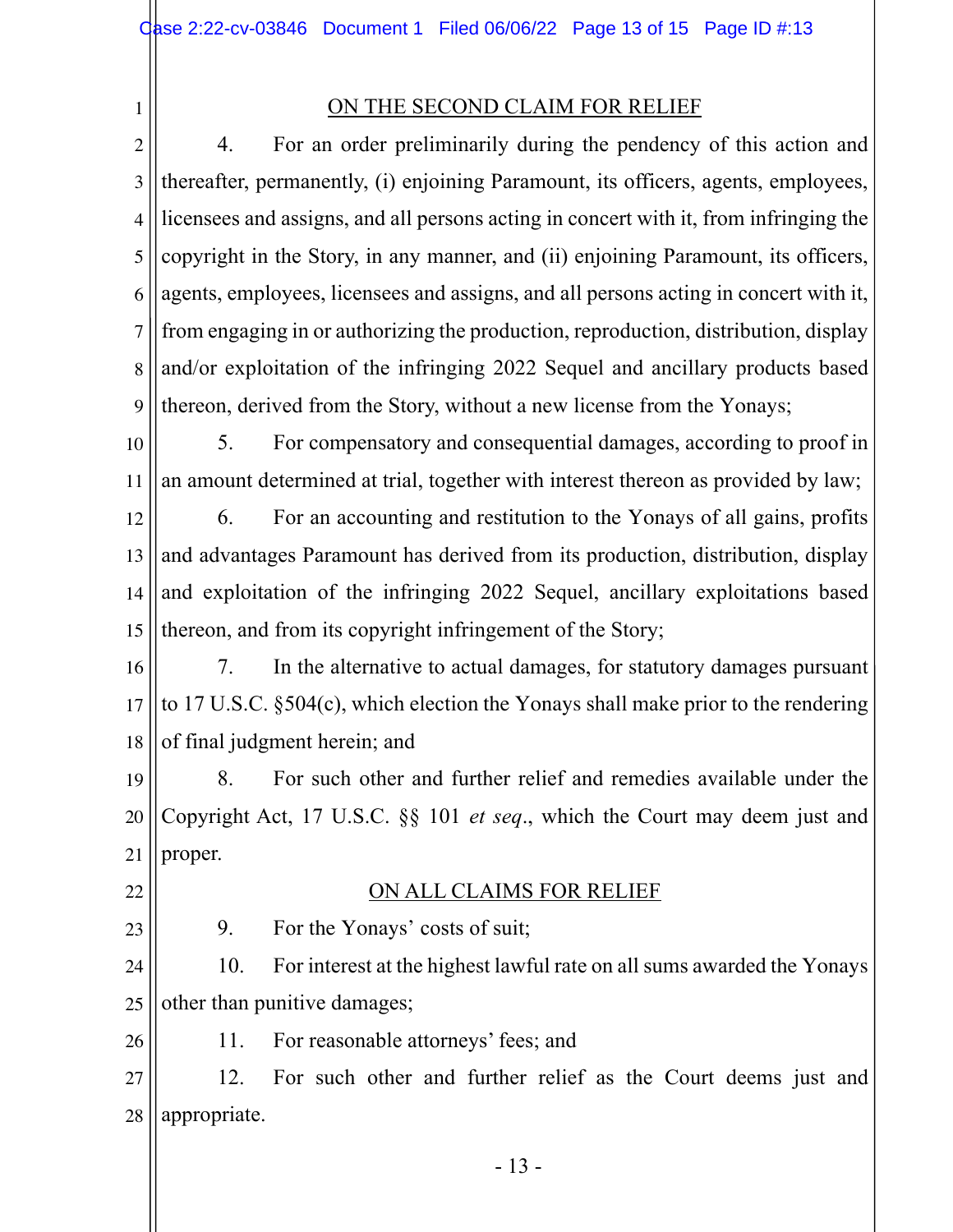|                |                     | Qase 2:22-cv-03846 Document 1 Filed 06/06/22 Page 14 of 15 Page ID #:14 |
|----------------|---------------------|-------------------------------------------------------------------------|
| $\mathbf{1}$   | DATED: June 6, 2022 | Respectfully Submitted,                                                 |
| $\overline{2}$ |                     | TOBEROFF & ASSOCIATES, P.C.                                             |
| 3              |                     | $\mathbf{By:}$<br>/s/ Marc Toberoff                                     |
| 4              |                     | Marc Toberoff                                                           |
| 5              |                     | Marc Toberoff                                                           |
| 6              |                     | mtoberoff@toberoffandassociates.com                                     |
| 7              |                     | Jaymie Parkkinen<br>jparkkinen@toberoffandassociates.com                |
| 8              |                     | TOBEROFF & ASSOCIATES, P.C.                                             |
| 9              |                     | 23823 Malibu Road, Suite 50-363<br>Malibu, CA 90265                     |
| 10             |                     | Telephone: (310) 246-3333                                               |
| 11             |                     | Facsimile: (310) 246-3101                                               |
| 12             |                     | Alex Kozinski                                                           |
| 13             |                     | alex@kozinski.com                                                       |
| 14             |                     | 719 Yarmouth Rd, Ste 101<br>Palos Verdes Estates, CA 90274              |
|                |                     | Telephone: (310) 541-5885                                               |
| 15             |                     | Facsimile: (310) 265-4653                                               |
| 16             |                     | <b>Attorneys for Plaintiffs</b>                                         |
| $17\,$         |                     |                                                                         |
| 18             |                     |                                                                         |
| 19             |                     |                                                                         |
| 20             |                     |                                                                         |
| 21             |                     |                                                                         |
| 22             |                     |                                                                         |
| 23             |                     |                                                                         |
| 24             |                     |                                                                         |
| 25             |                     |                                                                         |
| 26             |                     |                                                                         |
| 27             |                     |                                                                         |
| 28             |                     |                                                                         |
|                |                     | $-14-$                                                                  |